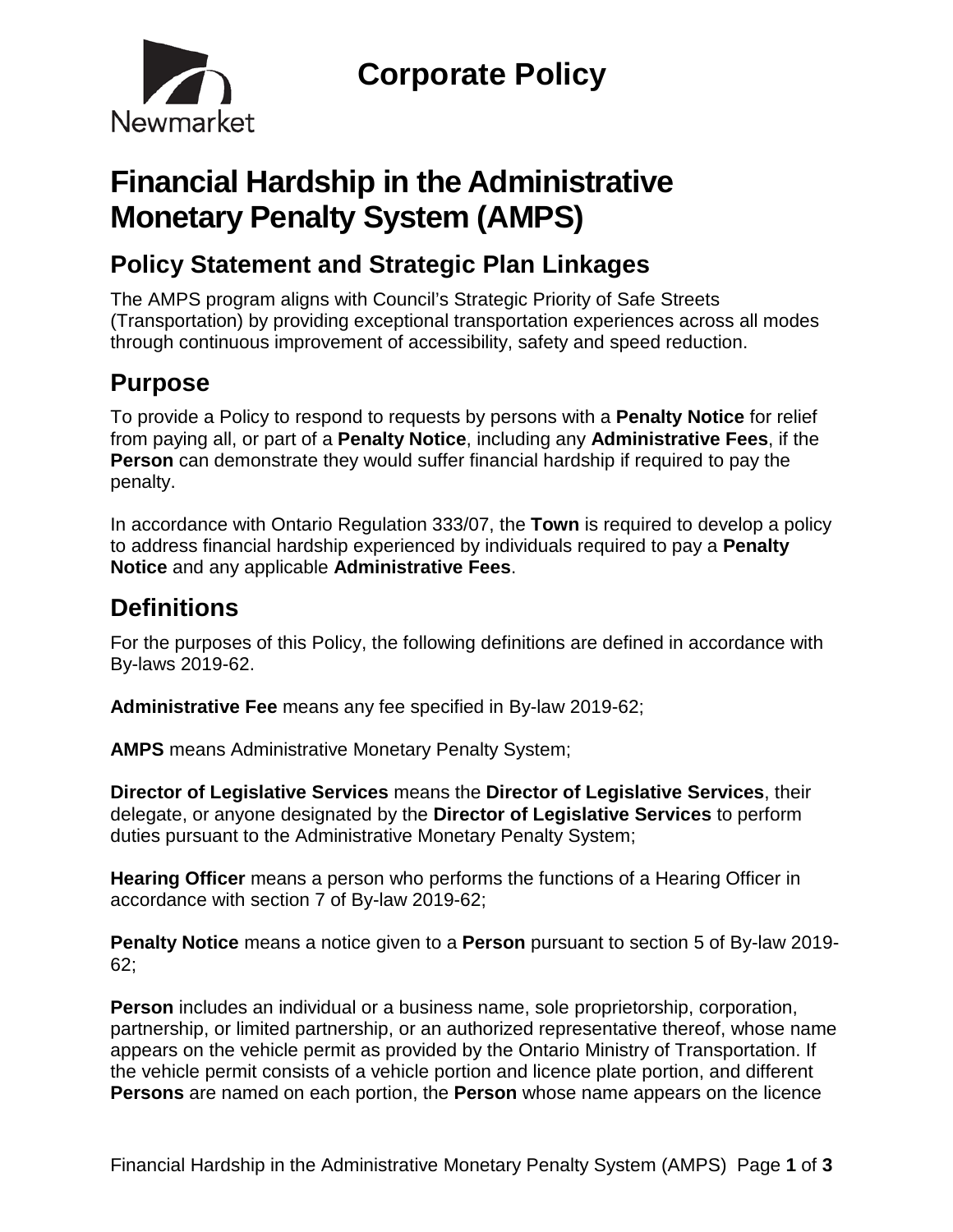plate portion, as provided by the Ontario Ministry of Transportation, is the Person for the purposes of this Policy;

**Hearing Decision** means a notice that contains a decision made by a **Hearing Officer**;

**Hearing Review** means the process set out in section 7 of By-law 2019-62;

**Screening Review** means the process set out in section 6 of By-law 2019-62;

**Screening Decision** means a notice which contains the decision of a **Screening Officer**, delivered in accordance with Section 6 of By-law 2019-62;

**Screening Officer** means a person who performs the functions of a **Screening Officer**  in accordance with section 6 of By-law 2019-62;

**Town** means The Corporation of the Town of Newmarket.

### **Provisions**

#### **1. Application**

This Policy applies to a **Screening Review** and **Hearing Review** conducted by a **Screening Officer** and **Hearing Officer**, respectively, pursuant to the **Town** of Newmarket By-law 2019-62.

#### **2. General Provisions**

- (a) Any **Person** who receives a **Penalty Notice** is given the right to dispute the **Penalty Notice**;
- (b) The **Screening Officer** has the authority to cancel or extend the time for payment of the **Penalty Notice**, including any **Administrative Fees**, if the **Screening Officer** finds that payment of the **Penalty Notice** (including any **Administrative Fees**) would cause financial hardship. Similarly, the **Hearing Officer** has the authority to take into consideration financial hardship when determining to cancel, reduce or extend the time for payment of the **Penalty Notice** (including any **Administrative Fees**); and
- (c) A **Person** who receives a **Screening Decision** from the **Screening Officer** shall, if in disagreement with the **Screening Decision**, be given the right to dispute the **Screening Officer's Decision** with a **Hearing Officer**.

#### **3. Documentation to support financial hardship**

A **Person** who is experiencing financial hardship should bring documentation to support their claim at the **Screening Review** or **Hearing Review**. The **Person**, when required, shall provide documented proof of financial hardship such as: